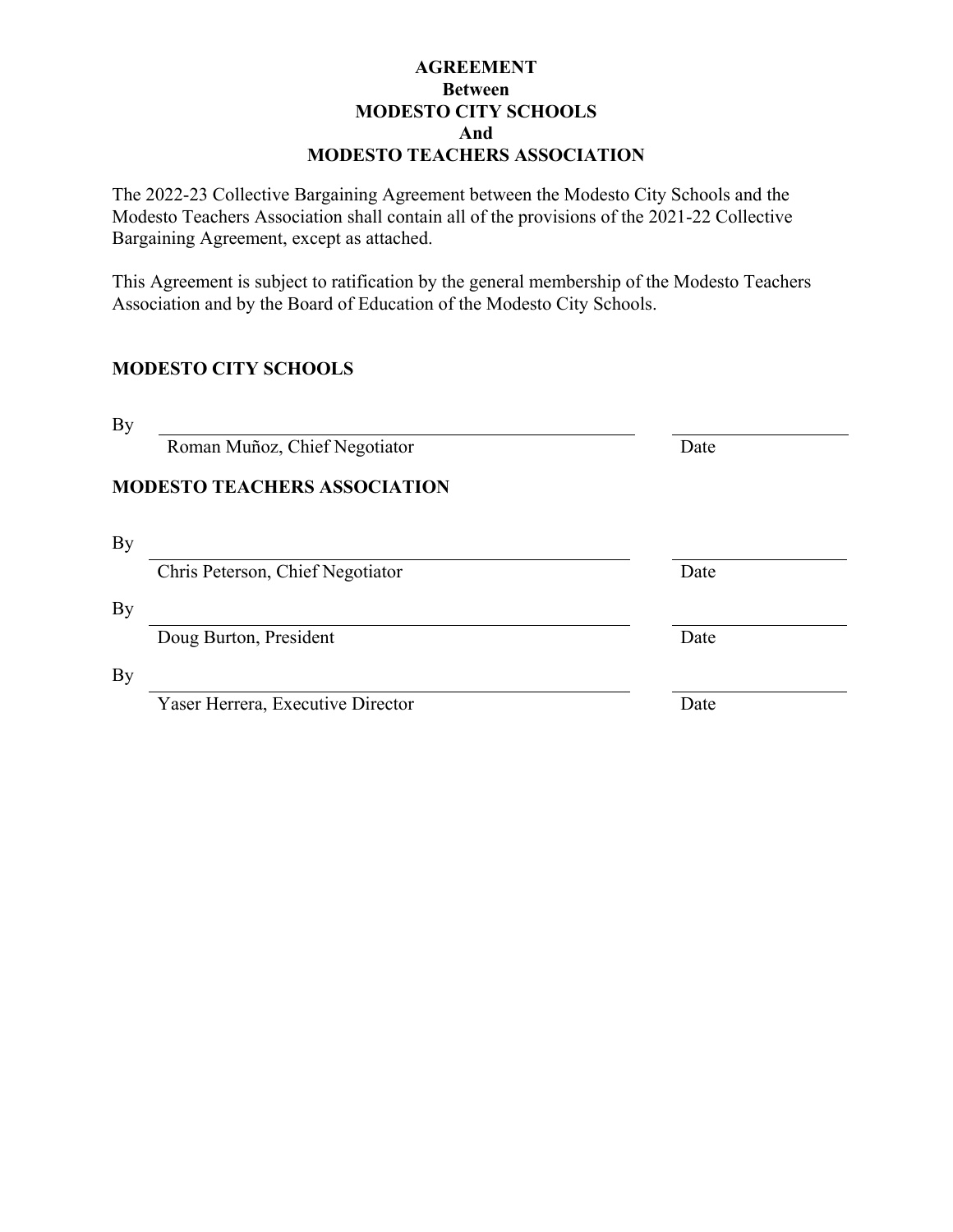## ARTICLE IX

# **SALARY**

| $\mathbf{1}$<br>$\overline{c}$ | Increases as noted below will be applied to the following salary:                              |
|--------------------------------|------------------------------------------------------------------------------------------------|
| $\mathfrak{Z}$                 | Schedule A                                                                                     |
| $\overline{4}$                 | School Psychologists' Schedule                                                                 |
| 5                              | Speech Language Pathologists                                                                   |
| 6                              | <b>Intern Salary Schedules</b>                                                                 |
| 7                              | G230 Academy                                                                                   |
| 8                              | 195-Day Schedule Employees                                                                     |
| 9                              | Agriculture Education, 9-12                                                                    |
| 10                             | Cal-Safe                                                                                       |
| 11                             | Child Development - State Preschool Salary Schedule                                            |
| 12                             | Child Development - Head Start Salary Schedule                                                 |
| 13                             | Child Development - State Specialist Salary Schedule                                           |
| 14                             | Child Development - Head Start Specialist Salary Schedule                                      |
| 15                             |                                                                                                |
| 16                             | A 3.0% increase to the applicable salary schedules shall be effective retroactively to July 1, |
| 17                             | 2018, or the beginning of the 2018-19 school year pay cycle. In addition, the District shall   |
| 18                             | make a one-time, off the salary schedule payment equal to 1.0% of the bargaining unit          |
| 19                             | member's annual base salary.                                                                   |
| 20                             |                                                                                                |
| 21                             | The District shall make a one-time, off the salary schedule payment equal to 2.0% of the       |
| 22                             | bargaining unit member's annual base salary for the 2019-20 school year. All bargaining unit   |
| 23                             | members are eligible to receive retroactive payment except those members who were              |
| 24                             | dismissed by the District in the 2019-2020 school year.                                        |
| 25                             |                                                                                                |
| 26                             | The Professional Development program in Article IV Hours of Employment, Section N shall        |
| 27                             | be extended for the $2021-22$ $2022-23$ school year and commence on July 1, 2022. The $2021-$  |
| 28                             | 22 2022-23 Professional Development program will provide the opportunity to receive .5%        |
| 29                             | for six $(6)$ hours of District-approved professional development or 1.0% for 12 hours of      |
| 30                             | District-approved professional development.                                                    |
| 31                             |                                                                                                |
| 32                             | A 4.5% increase to the applicable salary schedules shall be effective to the July 2021 – or    |
| 33                             | beginning of the $2021-22$ school year – pay cycle.                                            |
| 34                             |                                                                                                |
| 35                             | A 6% increase to the applicable salary schedules effective July 1, 2022-or beginning of the    |
| 36                             | 2022-23 school year-pay cycle. In addition, the District shall make two one-time, off the      |
| 37                             | salary schedule payments of \$2,000 to each bargaining unit member. The first payment will     |
| 38                             | be made in December 2022 to each bargaining unit member in active status as of October 31,     |
| 39                             | 2022, excluding substitutes. The second payment will be made in May 2023 to each               |
| 40                             | bargaining unit member in active status as of March 31, 2023, excluding substitutes. The       |
| 41                             | second payment is contingent on the District not being subject to a monetary penalty           |
| 42                             | associated with Grade 9-12 instructional minutes for the 2021-22 audit.                        |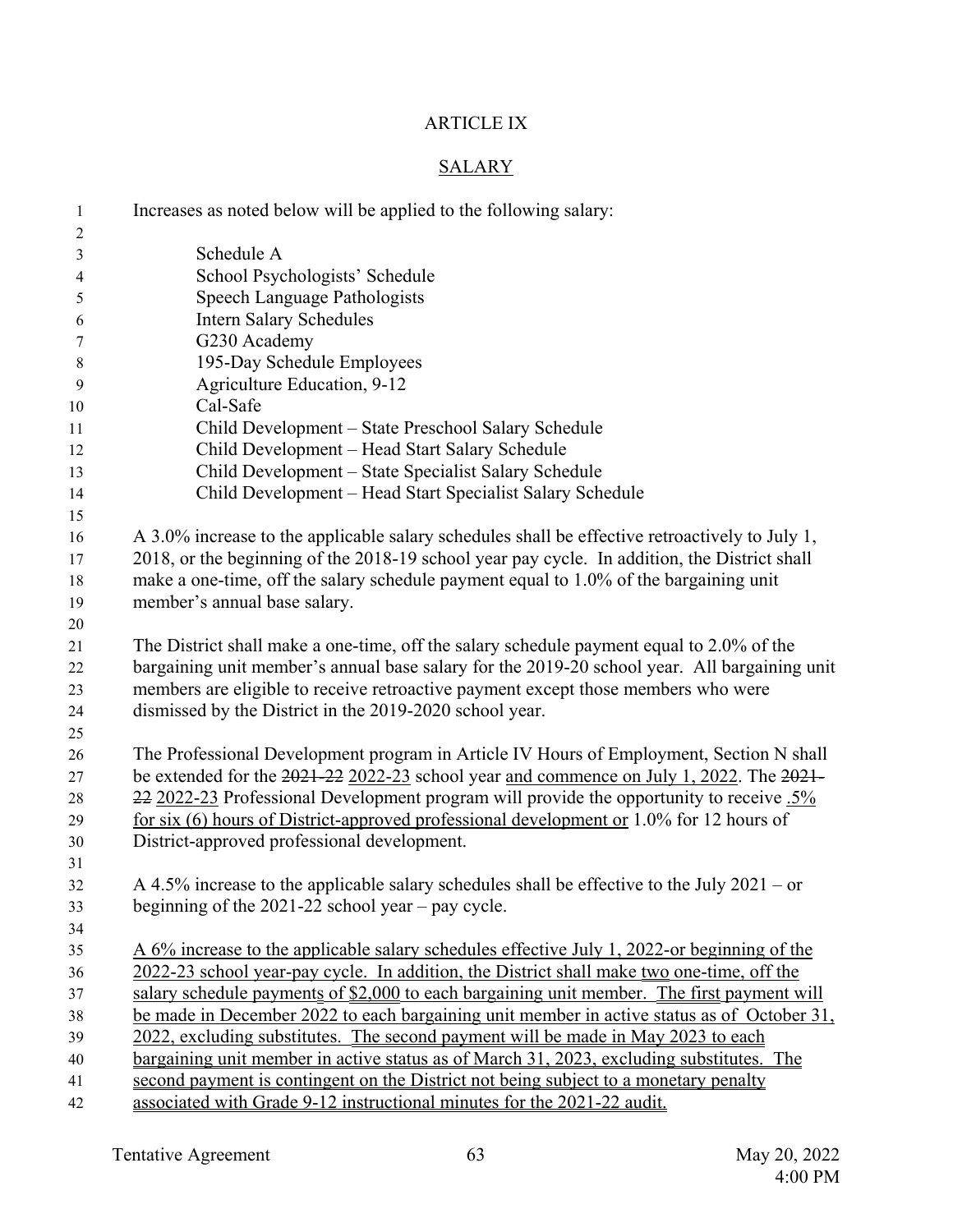| $\mathbf{1}$<br>$\overline{c}$   | Online Learning Program Teachers will be paid from the Hourly Direct Instructional<br>Programs Salary Schedule.                                                                                                                                                                                                                                                                                                    |
|----------------------------------|--------------------------------------------------------------------------------------------------------------------------------------------------------------------------------------------------------------------------------------------------------------------------------------------------------------------------------------------------------------------------------------------------------------------|
| 3<br>$\overline{4}$<br>5<br>6    | If current or subsequent two (2) years of unassigned Unrestricted Ending Fund Balance is not<br>positive the Association will negotiate to attempt to achieve fiscal solvency.                                                                                                                                                                                                                                     |
| $\tau$<br>$\,8\,$<br>9<br>10     | Beginning 2017-18 Nurses will maintain Local Education Agency (LEA) Medi-Cal billing.<br>This duty will be added to the job description as a specific responsibility. Compensation will<br>be paid from the Speech Language Pathologists' Salary Schedule.                                                                                                                                                         |
| 11<br>12<br>13<br>14<br>15<br>16 | A. Eighth period compensation shall be filled on a voluntary basis, with first priority to existing<br>employees. Stipends will be paid based upon the length of a class. Semester class will<br>receive semester optionals, quarter classes will receive quarter optionals. The amount paid<br>shall be standard for a semester or quarter and not varied based upon the number of days of a<br>semester/quarter. |
| 17<br>18<br>19                   | Optional periods are to be implemented for grades 7-8 in 1999-00; therefore, all provisions for<br>grades 9-12 shall be in effect.                                                                                                                                                                                                                                                                                 |
| 20<br>21                         | B. Longer Day/Longer Year Incentives                                                                                                                                                                                                                                                                                                                                                                               |
| 22<br>23<br>24<br>25<br>26       | 1. The MTA agrees that in the event the MTA causes the District to lose longer day money<br>through not providing 180 days of instruction to students, the salary schedule may be<br>reduced. The amount the salary schedule is reduced shall be proportionate to the amount<br>of revenue actually lost, but in no event more than 1.7%.                                                                          |
| 27<br>28<br>29<br>30             | 2. In the event MTA causes the District to lose longer day money through not instructing the<br>minimum time necessary, then teacher salary schedules may be reduced. The amount<br>reduced must be proportionate to the amount actually lost but in no event reduced more<br>than 1.9%.                                                                                                                           |
| 31<br>32<br>33<br>34<br>35<br>36 | 3. Since 1-3 and 4-6 student schedules shall overlap, TK-6 teachers shall be available to<br>provide supervision of students before and after school necessary to implement the longer<br>day plan. The District shall make an effort to minimize additional supervision<br>requirements.                                                                                                                          |
| 37<br>38<br>39<br>40<br>41       | C. Child Development Program teachers employed as TK-12 teachers: Where the employee has<br>at least a BA Degree, each two years of Child Development Program teaching shall count for<br>one year salary step placement, up to a maximum of five (5) years in placement on the<br>Certificated Salary Schedule.                                                                                                   |
| 42<br>43                         | D. Longevity                                                                                                                                                                                                                                                                                                                                                                                                       |
| 44<br>45<br>46                   | Longevity steps will be earned based upon the annual increment criteria of completing<br>seventy-five percent (75%) of the annual required days of services.                                                                                                                                                                                                                                                       |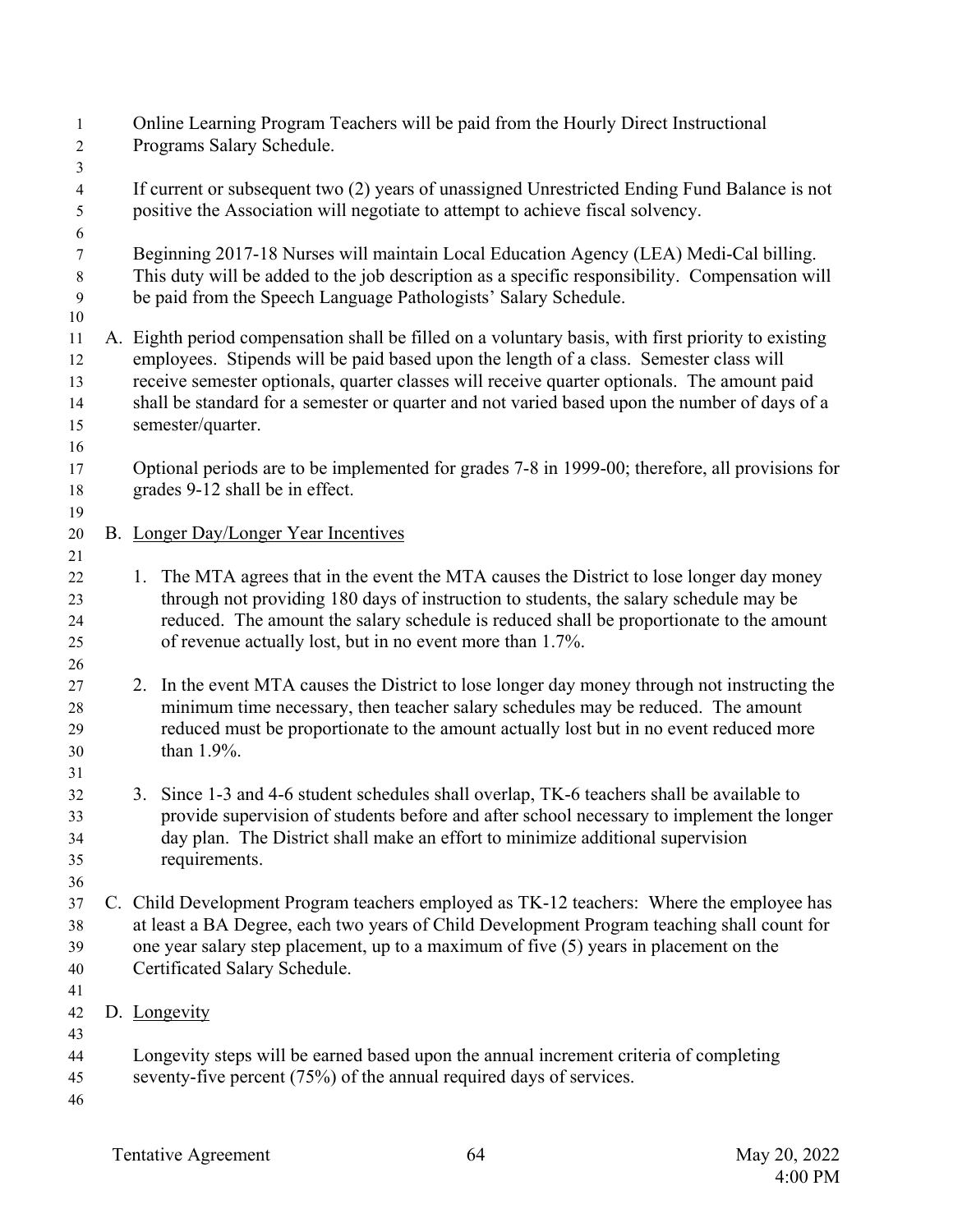| $\mathbf{1}$<br>$\overline{2}$<br>3<br>$\overline{4}$ |    |               | Five increments shall be granted as longevity steps, the first after completion of the<br>seventeenth (17th) year of credited service, and the second after twenty (20) years of credited<br>service, the third after twenty-three (23) years of credited service, the fourth after twenty-six<br>(26) years of credited service and the fifth after thirty (30) years of credited service. |
|-------------------------------------------------------|----|---------------|---------------------------------------------------------------------------------------------------------------------------------------------------------------------------------------------------------------------------------------------------------------------------------------------------------------------------------------------------------------------------------------------|
| 5<br>6                                                | Е. | <b>Travel</b> |                                                                                                                                                                                                                                                                                                                                                                                             |
| $\boldsymbol{7}$<br>$\,8\,$                           |    |               | Employees, who on a regular and continuing basis are required by the District to travel                                                                                                                                                                                                                                                                                                     |
| 9                                                     |    |               | between work sites and who use their own vehicles, shall be reimbursed at the rate of the                                                                                                                                                                                                                                                                                                   |
| 10                                                    |    |               | maximum allowable federal mileage reimbursement rate without attribution to income.                                                                                                                                                                                                                                                                                                         |
| 11                                                    |    |               |                                                                                                                                                                                                                                                                                                                                                                                             |
| 12                                                    |    |               | F. Salaries paid to librarians and agriculture teachers for summer service rendered after June 30                                                                                                                                                                                                                                                                                           |
| 13                                                    |    |               | shall be based on the salary schedule for the ensuing school year.                                                                                                                                                                                                                                                                                                                          |
| 14                                                    |    |               |                                                                                                                                                                                                                                                                                                                                                                                             |
| 15                                                    |    |               | G. Placement on the salary schedule for employees is based upon educational training and prior                                                                                                                                                                                                                                                                                              |
| 16                                                    |    |               | teaching experience in accordance with the following:                                                                                                                                                                                                                                                                                                                                       |
| 17                                                    |    |               |                                                                                                                                                                                                                                                                                                                                                                                             |
| 18                                                    |    |               | H. For Employees New to the District                                                                                                                                                                                                                                                                                                                                                        |
| 19                                                    |    |               |                                                                                                                                                                                                                                                                                                                                                                                             |
| 20                                                    |    |               | 1. Beginning with the 2016-17 school year, teacher experience is granted on the basis of                                                                                                                                                                                                                                                                                                    |
| 21                                                    |    |               | one (1) step for each year of verified prior certificated teaching experience. Actual                                                                                                                                                                                                                                                                                                       |
| 22                                                    |    |               | initial placement is not to exceed a total of twelve (12) steps with the exception of                                                                                                                                                                                                                                                                                                       |
| 23                                                    |    |               | Range I where the maximum number of steps is $\sin(6)$ , except as approved by the                                                                                                                                                                                                                                                                                                          |
| 24                                                    |    |               | Board. A year of experience shall represent no less than seventy-five percent (75%) of                                                                                                                                                                                                                                                                                                      |
| 25                                                    |    |               | the days of required service for one given year. EXPERIENCE SHALL BE WITHIN                                                                                                                                                                                                                                                                                                                 |
| 26                                                    |    |               | THE LAST FIFTEEN (15) YEARS. Verification of certificated experience must be                                                                                                                                                                                                                                                                                                                |
| $27\,$                                                |    |               | received in the Human Resources Office within 30 days of acceptance of the position.                                                                                                                                                                                                                                                                                                        |
| 28                                                    |    |               |                                                                                                                                                                                                                                                                                                                                                                                             |
| 29                                                    |    |               | (If a teaching credential could have been obtained prior to the date the                                                                                                                                                                                                                                                                                                                    |
| 30                                                    |    |               | credential was actually granted, the date the credential could have been obtained                                                                                                                                                                                                                                                                                                           |
| 31                                                    |    |               | shall be used to determine teaching experience placement on the salary                                                                                                                                                                                                                                                                                                                      |
| 32                                                    |    |               | schedule. The burden of proof shall be on the employee to establish that the                                                                                                                                                                                                                                                                                                                |
| 33                                                    |    |               | academic requirements were met to obtain a teaching credential.)                                                                                                                                                                                                                                                                                                                            |
| 34                                                    |    |               |                                                                                                                                                                                                                                                                                                                                                                                             |
| 35                                                    |    |               | Maximum placement for provisional credentialed personnel is Step 6, except as                                                                                                                                                                                                                                                                                                               |
| 36                                                    |    |               | approved by the Board.                                                                                                                                                                                                                                                                                                                                                                      |
| 37                                                    |    |               | Upon application, prior experience related closely to the local teaching assignment,                                                                                                                                                                                                                                                                                                        |
| 38                                                    |    |               | when fully verified, shall be credited on the basis of one $(1)$ step for each two $(2)$ years                                                                                                                                                                                                                                                                                              |
| 39<br>40                                              |    |               | within the past ten $(10)$ years. Experience credit cannot exceed three $(3)$ steps. The                                                                                                                                                                                                                                                                                                    |
| 41                                                    |    |               | B.A. Degree or equivalent, or a regular credential shall have been earned before the                                                                                                                                                                                                                                                                                                        |
| 42                                                    |    |               | related work experience.                                                                                                                                                                                                                                                                                                                                                                    |
| 43                                                    |    |               |                                                                                                                                                                                                                                                                                                                                                                                             |
| 44                                                    |    |               | 2. Beginning with the 2021-22 school year, a school nurse will be given salary schedule                                                                                                                                                                                                                                                                                                     |
| 45                                                    |    |               | credit for verified prior public school nurse experience and/or non-school Registered                                                                                                                                                                                                                                                                                                       |
| 46                                                    |    |               | Nurse experience. Actual initial placement is not to exceed a total of twelve (12) steps.                                                                                                                                                                                                                                                                                                   |
|                                                       |    |               |                                                                                                                                                                                                                                                                                                                                                                                             |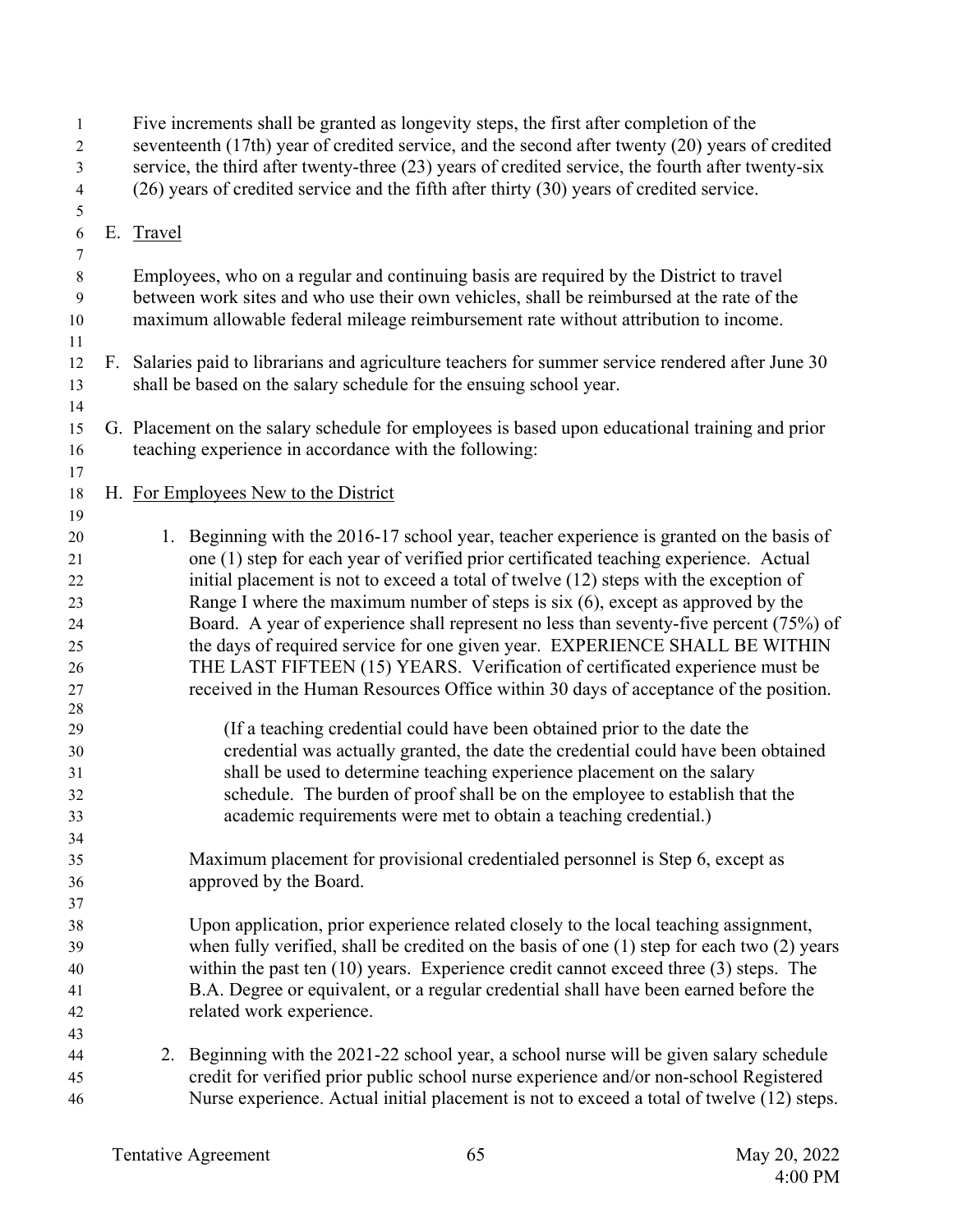| 1<br>$\overline{c}$<br>3         |    |              | Verification of qualified experience must be received in the Human Resources Office<br>within 30 days of acceptance of the position.                                                                                                                                                                                                                                                                                                                                                                                                                       |
|----------------------------------|----|--------------|------------------------------------------------------------------------------------------------------------------------------------------------------------------------------------------------------------------------------------------------------------------------------------------------------------------------------------------------------------------------------------------------------------------------------------------------------------------------------------------------------------------------------------------------------------|
| $\overline{4}$<br>5              | I. | <u>Units</u> |                                                                                                                                                                                                                                                                                                                                                                                                                                                                                                                                                            |
| 6<br>7<br>8                      |    |              | 1. Credit is granted toward salary advancement for units earned after receiving the<br>Bachelor's Degree, including post-graduate units received prior to Bachelor's Degree,<br>as shown on an official transcript from a college or university only if they are:                                                                                                                                                                                                                                                                                          |
| 9<br>10<br>11<br>12<br>13        |    |              | a) Earned at accredited colleges or universities with at least a "C" grade equivalent<br>or earned at non-accredited colleges or universities with at least a "C" grade or<br>equivalent and are accepted for credit on the official transcripts of accredited<br>colleges or universities or CTC Induction of Intern Programs.                                                                                                                                                                                                                            |
| 14<br>15<br>16<br>17             |    |              | b) Clearly and substantially supportive of the employee's assignment or the<br>employee's District approved goal.                                                                                                                                                                                                                                                                                                                                                                                                                                          |
| 18<br>19<br>20                   |    |              | Units shall be recorded as semester units. The formula to convert from quarter<br>c)<br>units to semester units shall be: quarter units x $.667$ = semester units.                                                                                                                                                                                                                                                                                                                                                                                         |
| 21<br>22<br>23<br>24             |    |              | 2. With prior District approval, credit may be granted toward salary schedule advancement<br>for lower division units and upper division or graduate units not covered under part (a),<br>earned with at least a "C" grade or equivalent after the date of receiving the Bachelor's<br>Degree as shown on an official transcript from a college or university.                                                                                                                                                                                             |
| 25<br>26<br>27<br>28<br>29       |    |              | 3. No credit is granted for units earned during the regular school year in excess of nine (9)<br>semester units or twelve (12) quarter units. Requests to exceed this requirement may be<br>submitted to the Associate Superintendent, Human Resources.                                                                                                                                                                                                                                                                                                    |
| 30<br>31<br>32<br>33<br>34       |    |              | 4. A school nurse will receive two (2) units of credit toward salary schedule placement for<br>completion of each thirty (30) hours of continuing education of the type that is utilized<br>to keep a current California Nursing License. This shall apply to hours earned after<br>September 1, 1985.                                                                                                                                                                                                                                                     |
| 35<br>36                         |    | 5.           | Filing of Units                                                                                                                                                                                                                                                                                                                                                                                                                                                                                                                                            |
| 37<br>38<br>39<br>40<br>41<br>42 |    |              | Official transcripts received in the Human Resources Office no later than October 1<br>shall count toward reclassification beginning January 1 of the current school year and be<br>paid in the February pay cycle to maximize payment to the member. Official transcripts<br>received in the Human Resources Office after October 1 but no later than April 1 shall<br>count toward reclassification for the following school year. All step (years of service)<br>changes will occur at the beginning of the school year. The regular school year is the |
| 43<br>44<br>45<br>46             |    |              | first work day through the last day of school. Transcripts shall not be returned to the<br>employee and become the property of Modesto City Schools as part of the employee's<br>personnel file. For employees new to the District, transcripts must be received in the<br>Human Resources Office within 30 days of acceptance of the position.                                                                                                                                                                                                            |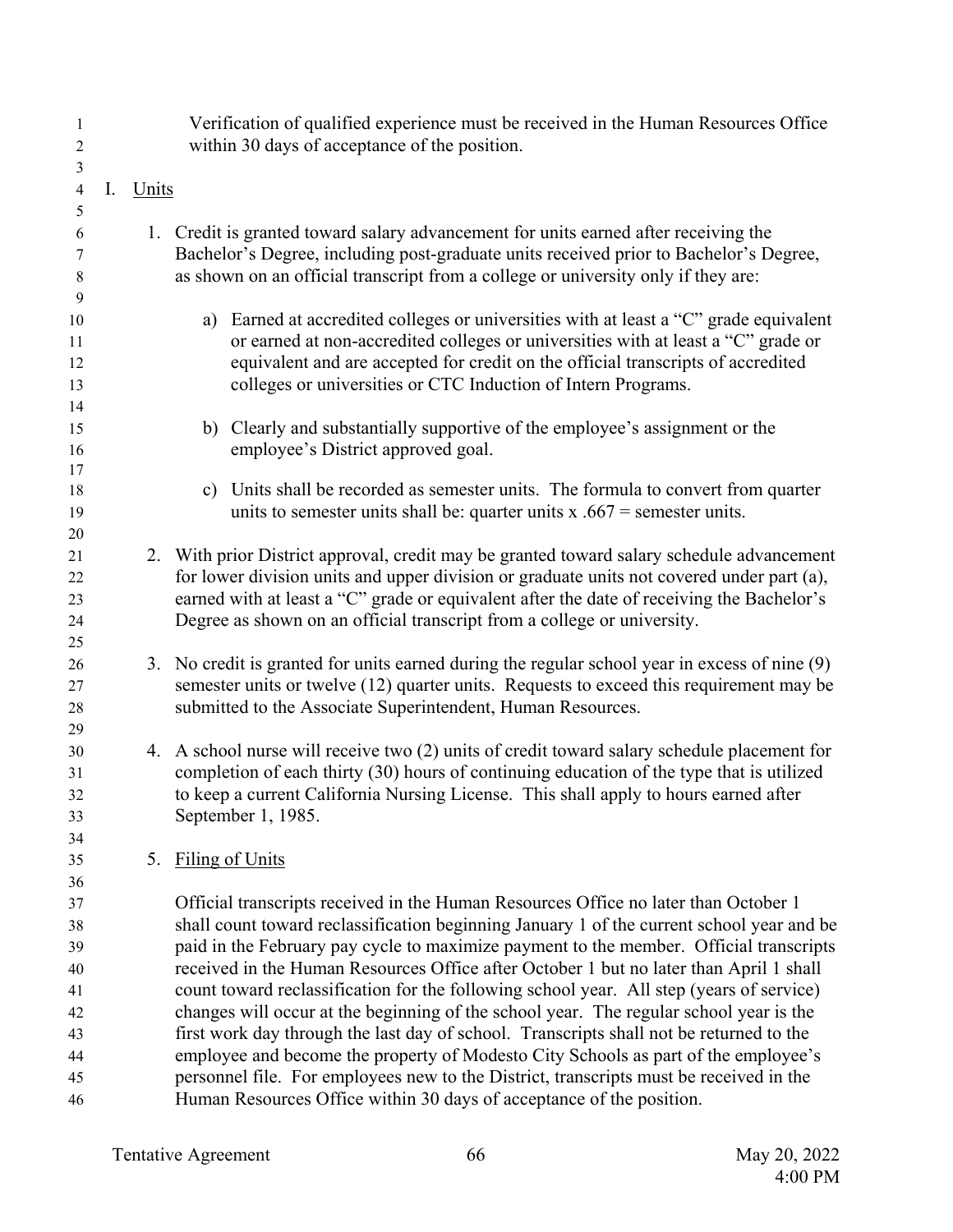1 6. Annual Increment 2 3 Seventy-five percent (75%) of the annual required days of service shall be served to 4 qualify for the annual increment. 5 6 J. Staff Development 7 8 District sponsored staff development activities occur out of several departments in Modesto 9 City Schools. This includes TK-6 and 7-12 Curriculum and Staff Development, State and 10 Federal Programs, Induction, Elementary Education and Administrative and Pupil Services. 11 Many workshops or in-services are prepared and presented by teachers outside their regular 12 job description. There is a need for some consistent guidelines for compensation for teachers 13 working outside their regular job description, at the District level, in the capacity of presenter 14 and/or in the development of information for the presentation. 15 16 Listed below are three of the most common situations and how teachers will be 17 compensated: 18 19 1. The teacher presenter prepares a new presentation. 20 21 The presenter is compensated one hour of presentation development time at the 22 curriculum development rate for each hour of the presentation. (Example: 3 hours of 23 preparation for a 3 hour presentation.) 24 25 2. The teacher presenter prepares to present a previously prepared presentation. 26 (Example: Teacher is handed the binder for Class Size Reduction In-service and 27 must prepare to present the material.) 28 29 The presenter is compensated for one hour of presentation development at the 30 curriculum development rate for each two hours of presentation. (Example: 2 hours 31 to prepare to present a 4 hour presentation.) 32 33 3. The teacher presenter prepared to present the same presentation several times. 34 35 The presenter is compensated according to #1 or #2 above, for the first presentation. 36 The presenter is compensated for one hour for each repeated presentation. 37 38 In all three situations, the teacher presenter is compensated for time of the presentation, 39 excluding lunch/dinner breaks. 40 41 The Curriculum Development Rate will be paid in the following situations: 42 43 1. Participating in District/Site coordinated summer professional development. 44 2. Development or revising curriculum outside of the work day. 45 3. Assist in student placement/support prior to the first teacher work day. 46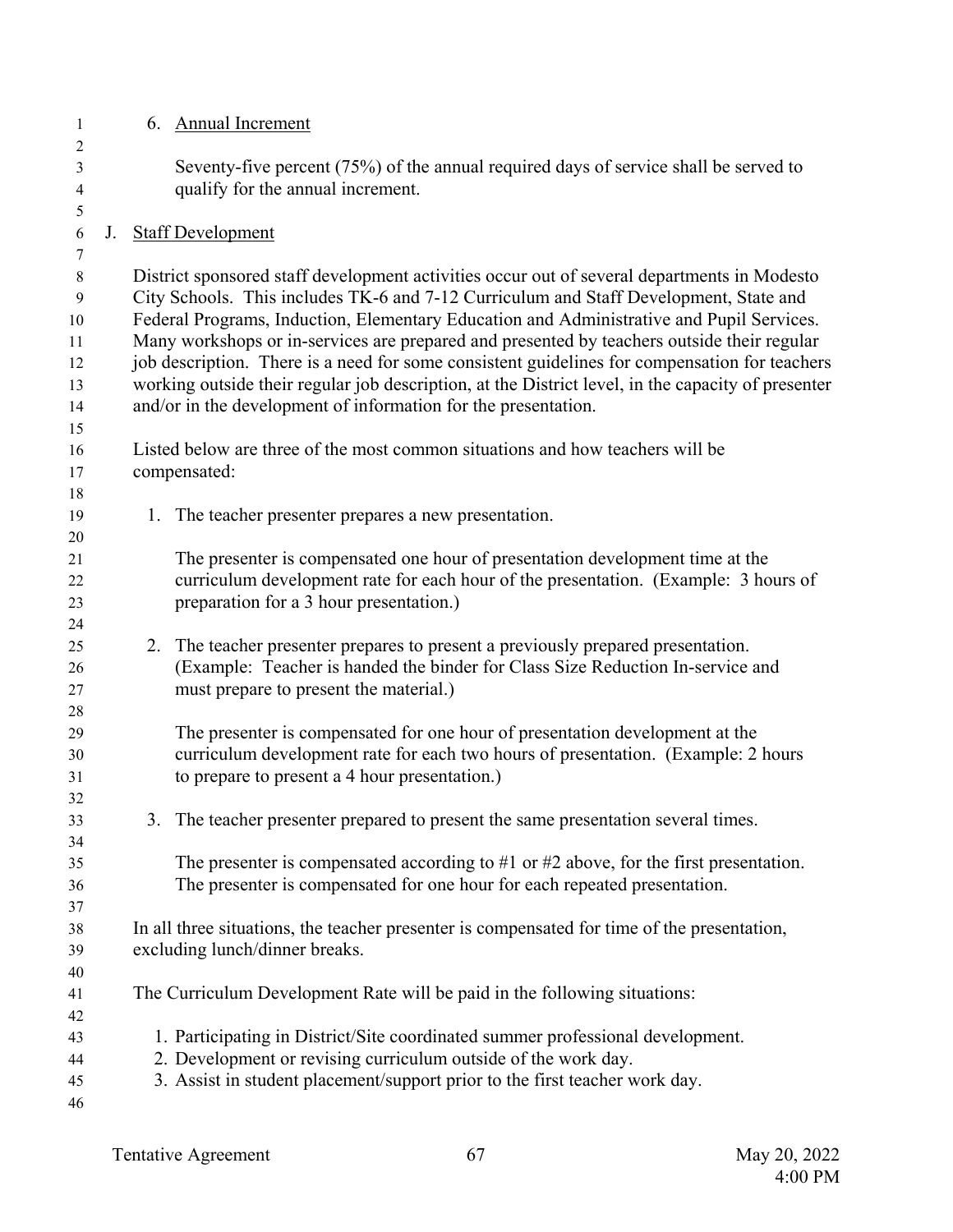| 1              | K. Stipends |                                                                                                                                                                            |
|----------------|-------------|----------------------------------------------------------------------------------------------------------------------------------------------------------------------------|
| $\overline{2}$ |             |                                                                                                                                                                            |
| 3              |             | 1. Effective the 2016-17 school year, a new formula for the payment of stipends to<br>certificated employees will be utilized. The stipend schedule does not automatically |
| 4<br>5         |             | receive increases with future agreements and must be negotiated separately.                                                                                                |
| 6              |             |                                                                                                                                                                            |
| 7              |             | 2. Effective the 2016-17 school year, previously eliminated athletic positions will be                                                                                     |
| 8              |             | reinstated. The positions to be restored, one (1) per comprehensive high school, are:                                                                                      |
| 9              |             | Track Assistant, Girls Varsity Volleyball Assistant, Girls Varsity Softball Assistant,                                                                                     |
| 10             |             | Girls Varsity Basketball Assistant, Boys Varsity Football Assistant, Boys Varsity                                                                                          |
| 11             |             | Basketball Assistant, and Boys Varsity Baseball Assistant.                                                                                                                 |
| 12             |             |                                                                                                                                                                            |
| 13             |             | 3. Effective the 2016-17 school year, Leadership Team Member positions will be                                                                                             |
| 14             |             | established at each TK-6 school site. Compensation will be based upon the Modesto                                                                                          |
| 15             |             | City Schools' Extra Duty Stipends Schedule. The leadership annual term will be July                                                                                        |
| 16             |             | 1 to June 30. Each school will receive one (1) Leadership Team Member stipend per                                                                                          |
| 17             |             | 100 students, grades TK-6 (CDP is not included in this calculation). Student                                                                                               |
| 18             |             | calculations are based on the projected student enrollment as approved by the Board                                                                                        |
| 19             |             | of Education for the next year. Readjustments will occur based upon first month                                                                                            |
| 20             |             | enrollment. One (1) member will be identified as the alternate in case of enrollment                                                                                       |
| 21             |             | adjustments. A minimum of three (3) Leadership Team Members per school site.                                                                                               |
| 22             |             |                                                                                                                                                                            |
| 23             |             | The site administrator will annually notify in writing of his/her intention to<br>a)<br>fill Leadership Team Member positions and ask staff members to submit their        |
| 24<br>25       |             | recommendations for Leadership Team Members. Non-permanent teachers                                                                                                        |
| 26             |             | shall not be eligible to serve on Leadership Teams, unless no one else is                                                                                                  |
| 27             |             | available or willing to serve.                                                                                                                                             |
| 28             |             |                                                                                                                                                                            |
| 29             |             | b) The staff members' recommendations shall be submitted in writing to the                                                                                                 |
| 30             |             | administrator within ten (10) days of the site administrator's notice of his/her                                                                                           |
| 31             |             | intention to fill Leadership Team Positions.                                                                                                                               |
| 32             |             |                                                                                                                                                                            |
| 33             |             | c) Leadership Team Members shall be selected by the site administrator after                                                                                               |
| 34             |             | soliciting input from each staff member. A copy of each staff members'                                                                                                     |
| 35             |             | confidential written preference for Leadership Team shall be sent to the                                                                                                   |
| 36             |             | Association Office by the District. The site administrator shall give good                                                                                                 |
| 37             |             | faith consideration to the majority preference of the team/department.                                                                                                     |
| 38             |             |                                                                                                                                                                            |
| 39             |             | d) Leadership Team Member responsibilities include the following duties:                                                                                                   |
| 40             |             |                                                                                                                                                                            |
| 41             |             | Attend site leadership meetings (maximum 13 meetings per year,<br>1.                                                                                                       |
| 42             |             | except with approval by the majority of the Leadership Team).<br>Lead a team of grade level teachers.<br>2.                                                                |
| 43             |             |                                                                                                                                                                            |
|                |             |                                                                                                                                                                            |
| 44<br>45       |             | 3.<br>Attend District-wide professional development.<br>Actively participate in site leadership.<br>4.                                                                     |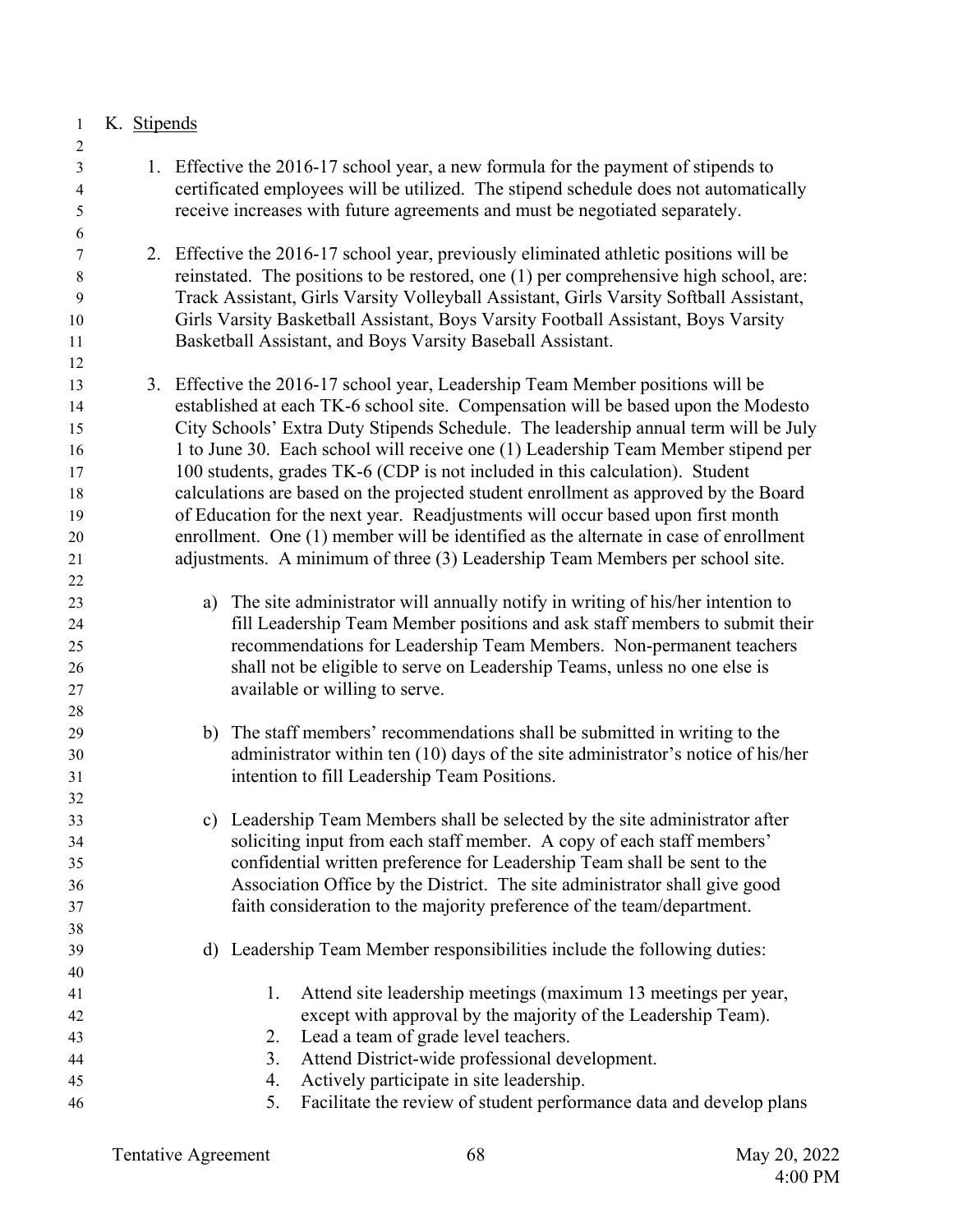| 1     |                               | to increase student learning.                          |                                                                                                     |
|-------|-------------------------------|--------------------------------------------------------|-----------------------------------------------------------------------------------------------------|
| 2     | 6.                            | Assist with orientation of new teachers.               |                                                                                                     |
| 3     | 7.                            |                                                        | Conduct regularly scheduled meetings with grade level team.                                         |
| 4     | 8.                            |                                                        | Assist with development of the Professional Learning Community                                      |
| 5     |                               | $(PLC)$ .                                              |                                                                                                     |
| 6     | 9.                            |                                                        | Willingness to learn, adopt, and potentially assist teachers with state                             |
| 7     |                               | standards.                                             |                                                                                                     |
| $8\,$ |                               |                                                        | 10. Lead an instructional team and/or department.                                                   |
| 9     |                               |                                                        |                                                                                                     |
| 10    |                               |                                                        | 4. Service in STEAM related student activities shall be compensated at the curriculum               |
| 11    | rate.                         |                                                        |                                                                                                     |
| 12    |                               |                                                        |                                                                                                     |
| 13    |                               |                                                        | A teacher may submit a proposal to provide afterschool hands-on learning                            |
| 14    |                               |                                                        | opportunities to increase student exposure to STEAM (Science, Technology,                           |
| 15    |                               |                                                        | Engineering, Arts, and Math) activities. To be considered, a proposal must be                       |
| 16    |                               |                                                        | submitted prior to October 1 of each school year. Activities will be discussed and                  |
| 17    |                               |                                                        | subject to prior approval by the site principal. Activities that are part of the Science            |
| 18    |                               |                                                        | Olympiad or Science Bowl would be excluded. If mutual agreement of proposed                         |
| 19    |                               |                                                        | scope and length of activity cannot be reached between teacher and principal, the                   |
| 20    |                               |                                                        | Associate Superintendent of Educational Services will make the final determination.                 |
| 21    |                               |                                                        | The District will provide funds on an annual basis for distribution to each elementary,             |
| 22    |                               | junior high and high school site for these activities. |                                                                                                     |
| 23    |                               |                                                        |                                                                                                     |
| 24    |                               |                                                        | 5. Effective upon ratification of the tentative agreements by both parties, the following           |
| 25    |                               |                                                        | increases to the Hourly Direct Instructional Program Schedule will be implemented:                  |
| 26    |                               |                                                        |                                                                                                     |
| 27    | <b>Curriculum Development</b> |                                                        | \$40.00                                                                                             |
| 28    | In-Service Participation      |                                                        | \$30.00                                                                                             |
| 29    |                               |                                                        | Hourly Direct Instructional Program Schedule increase pay 17.5%                                     |
| 30    |                               |                                                        |                                                                                                     |
| 31    |                               |                                                        | Effective the 2020-21 school year, the District agrees to compensate substitute teachers with       |
| 32    |                               |                                                        | consistent employment with Modesto City Schools at the higher rate $(21 + day$ rate) from year to   |
| 33    |                               |                                                        | year. "Consistent employment" is defined by working 110 or more days in one school year or an       |
| 34    |                               |                                                        | average of ninety (90) days per year over two (2) consecutive years of employment, and              |
| 35    |                               |                                                        | completing the District's Certificated Substitute Training once, if the trainings were available at |
| 36    | the time of employment.       |                                                        |                                                                                                     |
| 37    |                               |                                                        |                                                                                                     |
| 38    |                               |                                                        | L. Combination Class Stipend: TK-6 classroom teachers assigned a combination class shall be         |
| 39    |                               |                                                        | paid a stipend equal to the Eighth Period Assignment on the Flat Rate Extra Duty Stipend            |
| 40    |                               |                                                        | Schedule. The stipend will be paid in quarterly payments during the school year and will be         |
| 41    |                               |                                                        | prorated for less than a full year of service. The stipend shall apply to the start of the 2021-    |
| 42    | 2022 school year.             |                                                        |                                                                                                     |
| 43    |                               |                                                        |                                                                                                     |
| 44    |                               |                                                        |                                                                                                     |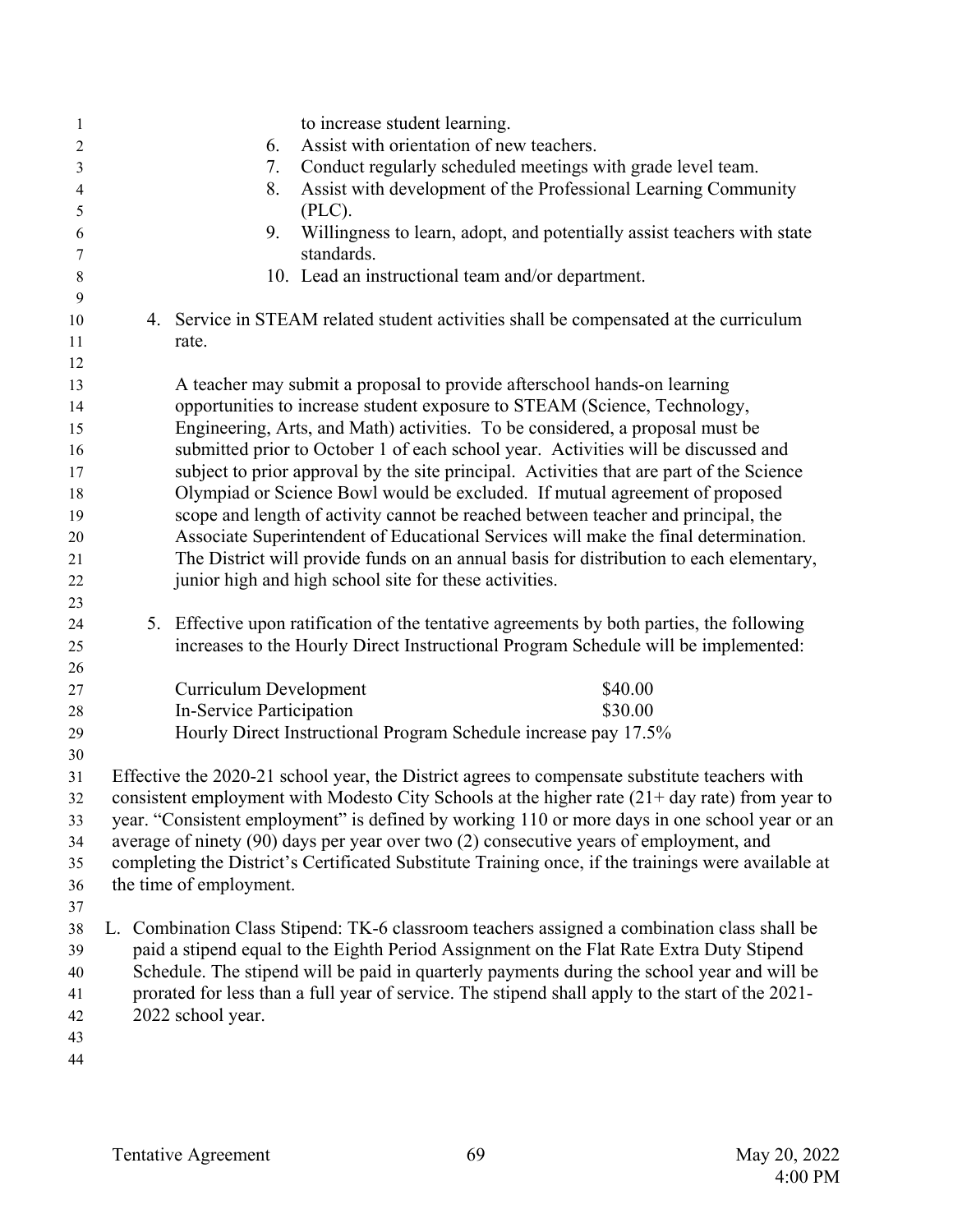#### M. TK-6 Class Size Overages  $\frac{1}{2}$

| ∠                        |                                                                                                                                                                                                                                                                                             |
|--------------------------|---------------------------------------------------------------------------------------------------------------------------------------------------------------------------------------------------------------------------------------------------------------------------------------------|
| 3<br>$\overline{4}$<br>5 | After the first 15 student instructional days in any school year and if an individual TK-6 self<br>contained class voluntarily exceeds the class size maximums in Article VI Class Size, the<br>teacher will receive \$15.00 per day per student to compensate the teacher for the overage. |
| 6                        | Participation in taking students above the negotiated class size maximum and receiving                                                                                                                                                                                                      |
| 7                        | compensation is voluntary for classroom teachers. The overage is to be paid monthly via pay                                                                                                                                                                                                 |
| 8                        | claim. If a teacher requests additional students, even though other classes are at a lower                                                                                                                                                                                                  |
| 9                        | number, no additional compensation will be granted. The same dollar amount should apply to                                                                                                                                                                                                  |
| 10                       | Special Education case load overages in Article VI.                                                                                                                                                                                                                                         |
| 11                       |                                                                                                                                                                                                                                                                                             |
| 12                       | A Computer Literacy Teacher "CLT" will be compensated at \$3.00 per student over the class                                                                                                                                                                                                  |
| 13                       | size limit for each hour of instruction. A CLT will not be compensated for an overage on days                                                                                                                                                                                               |
| 14                       | that the CLT does not instruct the class with the overage (i.e., Mondays, or holidays). The                                                                                                                                                                                                 |
| 15                       | CLT will be required to submit a monthly pay claim which will be based on enrollment, not                                                                                                                                                                                                   |
| 16                       | attendance, at the time of instruction.                                                                                                                                                                                                                                                     |
| 17                       |                                                                                                                                                                                                                                                                                             |
| 18                       | N. Grade 9-12 Instructional Minute Committee                                                                                                                                                                                                                                                |
| 19                       |                                                                                                                                                                                                                                                                                             |
| 20                       | Commencing October 1, 2021, a Grade 9-12 Instructional Minute Committee will be<br>established to review instructional minutes based on valid course offerings. The Committee                                                                                                               |
| 21<br>22                 | may retain the services of a professional with expertise in instructional minute audits, such as                                                                                                                                                                                            |
| 23                       | FCMAT, when needed.                                                                                                                                                                                                                                                                         |
| 24                       |                                                                                                                                                                                                                                                                                             |
| 25                       | The Committee will provide an end of process summary shared with the respective bargaining                                                                                                                                                                                                  |
| 26                       | teams prior to February 1, 2022.                                                                                                                                                                                                                                                            |
| 27                       |                                                                                                                                                                                                                                                                                             |
| 28                       | The Committee shall consist of four (4) MTA unit members and four (4) management                                                                                                                                                                                                            |
| 29                       | members.                                                                                                                                                                                                                                                                                    |
| 30                       |                                                                                                                                                                                                                                                                                             |
| 31                       | There will be two (2) Co-Chairs (one MTA unit member and one management member).                                                                                                                                                                                                            |
| 32                       |                                                                                                                                                                                                                                                                                             |
| 33                       | Each MTA member will receive a two thousand dollar (\$2,000) stipend for service on the                                                                                                                                                                                                     |
| 34                       | Committee.                                                                                                                                                                                                                                                                                  |
| 35                       |                                                                                                                                                                                                                                                                                             |
| 36                       | The Committee is a recommending body that will meet outside of school day.                                                                                                                                                                                                                  |
| 37                       |                                                                                                                                                                                                                                                                                             |
| 38                       | Following the receipt of the end of process summary, either MTA or the District may request                                                                                                                                                                                                 |
| 39                       | to bargain items within the scope of bargaining. A request to bargain must state the rationale                                                                                                                                                                                              |
| 40                       | and identify those subjects within the scope of bargaining that are reasonably impacted by the                                                                                                                                                                                              |
| 41                       | request. An initial negotiation session will be held within thirty (30) calendar days following                                                                                                                                                                                             |
| 42                       | the request to bargain.                                                                                                                                                                                                                                                                     |
| 43                       |                                                                                                                                                                                                                                                                                             |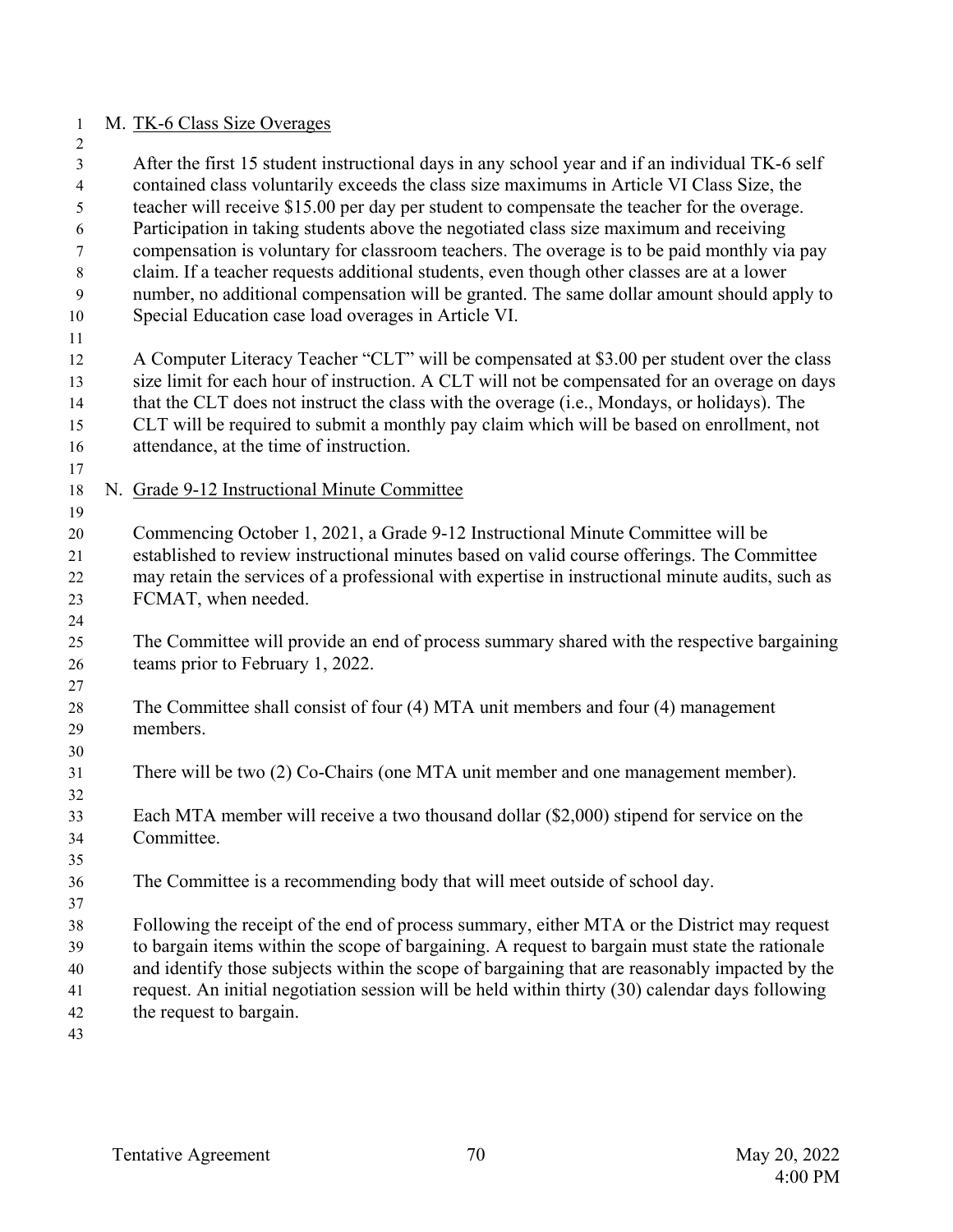| <b>ADJUSTMENTS TO EXTRA DUTY SALARY SCHEDULE</b><br>1                                                                        |  |
|------------------------------------------------------------------------------------------------------------------------------|--|
| 2                                                                                                                            |  |
| The following would be effective July 1, 2022:<br>3<br>increase Flat Rate Extra Duty Stipend Schedule base rate to \$60,000. |  |
| 4<br>eighth period assignment increased from 16.5% to 20%.<br>5                                                              |  |
| 7-8 Science Olympiad increased from 2% to 4%                                                                                 |  |
| $\bullet$<br>9-12 Science Olympiad increased from 4% to 10.25%, this stipend shall be moved to the                           |  |
| $\bullet$<br>Flat Rate Duty Stipend Schedule from the Extra Duty Stipend Schedule.                                           |  |
| Hourly Direct increased from variable rate to \$50 per hour.<br>$\bullet$                                                    |  |
| RISE increased from \$60 per hour to \$65 per hour.                                                                          |  |
|                                                                                                                              |  |
| <b>SUBSTITUTE RATE</b>                                                                                                       |  |
| The 2021-22 Substitute Teacher Daily Rate shall continue for the 2022-23 school year.                                        |  |
| <u>EARLY CHILDHOOD EDUCATION</u>                                                                                             |  |
| Effective July 1, 2022:                                                                                                      |  |
|                                                                                                                              |  |
| Child Development Specialists will be moved to the current Early Childhood Education                                         |  |
| Head Start Specialist Salary Schedule which will be renamed "Early Childhood Education                                       |  |
| Specialist Salary Schedule." The Early Childhood Education State Specialist Salary Schedule is                               |  |
| deleted.                                                                                                                     |  |
|                                                                                                                              |  |
| The following positions will be moved from the Early Childhood Education Pre-School                                          |  |
| Teacher Salary Schedule to the current Early Childhood Education Head Start Teacher Salary                                   |  |
| Schedule:                                                                                                                    |  |
|                                                                                                                              |  |
| • Head Start Teacher Full Day                                                                                                |  |
| <b>•</b> Head Start Teacher Part Day                                                                                         |  |
| Child Development Programs State Pre-School Teacher Part Day                                                                 |  |
|                                                                                                                              |  |
| The Early Childhood Education Head Start Teacher Salary Schedule shall be renamed "Early                                     |  |
| Childhood Education Teacher Salary Schedule." The "Early Childhood State Pre-School                                          |  |
| Teacher Salary Schedule" is deleted.                                                                                         |  |
| Early Childhood Education employees moving from a State Pre-School Salary Schedule to either                                 |  |
| of the new salary schedules will not have their hourly rate of pay reduced.                                                  |  |
| Early Childhood Education teachers will be required to complete the daily health and safety                                  |  |
| checklist.                                                                                                                   |  |
|                                                                                                                              |  |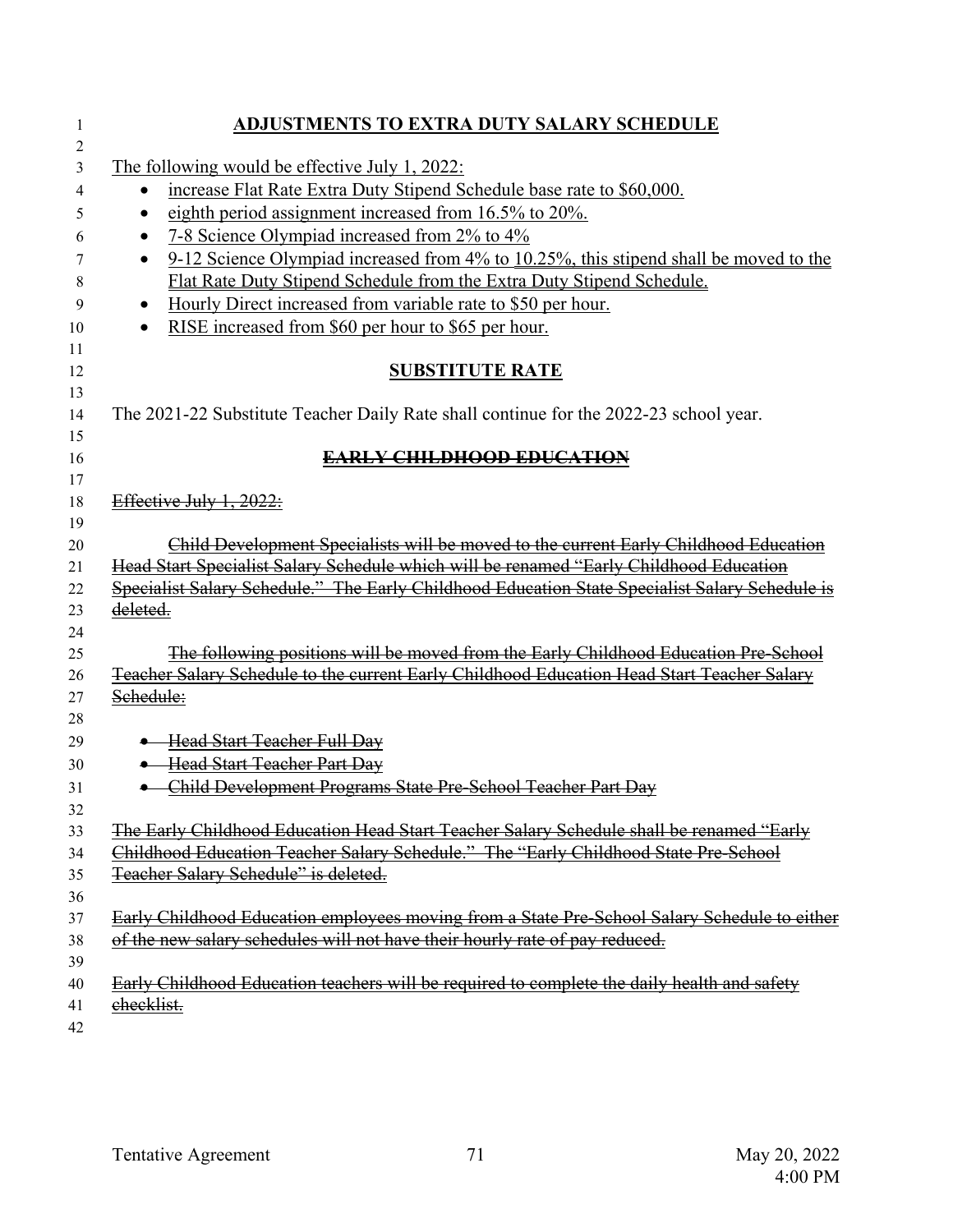## ARTICLE X

# HEALTH AND WELFARE BENEFITS

| $\mathbf{1}$                                        |                | A. Health Benefit Committee                                                                                                                                                                                                                                                                                                                                                                |
|-----------------------------------------------------|----------------|--------------------------------------------------------------------------------------------------------------------------------------------------------------------------------------------------------------------------------------------------------------------------------------------------------------------------------------------------------------------------------------------|
| $\sqrt{2}$<br>$\mathfrak{Z}$<br>$\overline{4}$<br>5 |                | Commencing August 1, 2019, a Health Benefits Committee will be established to explore<br>potential health benefit cost containments to help reduce employee out-of-pocket costs. The<br>Committee may retain the services of a health insurance broker as a resource when needed.                                                                                                          |
| 6<br>7<br>$\,8\,$<br>9                              |                | The Committee will provide an end of process summary shared with respective bargaining<br>teams prior to February 1, 2020.                                                                                                                                                                                                                                                                 |
| 10<br>11<br>12                                      |                | The Committee shall consist of four (4) MTA unit members and four (4) management<br>members.                                                                                                                                                                                                                                                                                               |
| 13<br>14                                            |                | There will be two (2) Co-Chairs (one MTA unit member and one management member).                                                                                                                                                                                                                                                                                                           |
| 15<br>16<br>17                                      |                | Each MTA member will receive a two thousand dollar (\$2,000) stipend for service on the<br>Committee.                                                                                                                                                                                                                                                                                      |
| 18<br>19                                            |                | The Committee is a recommending body that will meet outside of the school day.                                                                                                                                                                                                                                                                                                             |
| 20<br>21<br>22<br>23                                | <b>B.</b>      | Effective January 1, 2011, the District re-enrolled in the CalPERS health care system in<br>accordance with the timelines prescribed by CalPERS, subject to the recommendation of the<br>Insurance Committee and MCS Board approval. (Any changes were to be cost-neutral to<br>the District.)                                                                                             |
| 24<br>25<br>26<br>27<br>28<br>29                    |                | An eligible employee is a unit member that is regularly assigned to 60% or more of a full-<br>time equivalent assignment. Service between 50% and 59.99% will be eligible for a<br>percentage of the District Contribution. Service in a less than 50% position or substitute<br>assignment shall not be included in the determination for eligibility for health and welfare<br>benefits. |
| 30<br>31<br>32<br>33<br>34                          |                | An eligible Child Development certificated employee is a unit member that is regularly<br>assigned 4 or more hours a day. Service in less than 4 hours shall not be included in the<br>determination for eligibility for health and welfare benefits.                                                                                                                                      |
| 35<br>36                                            | $\mathbf{C}$ . | The Association reserves the right to change carriers for vision and dental insurance with<br>mutual agreement with the District.                                                                                                                                                                                                                                                          |
| 37<br>38<br>39<br>40<br>41<br>42                    | D.             | Effective April 1, 1995, employee health and welfare benefits will be administered through<br>the implementation of a fully qualified, Internal Revenue Service Section 125 Flexible<br>Benefits Plan. Employees will have the option of purchasing health and welfare plans<br>(e.g. medical, dental, vision) with pre-tax District fringe contributions and directing any                |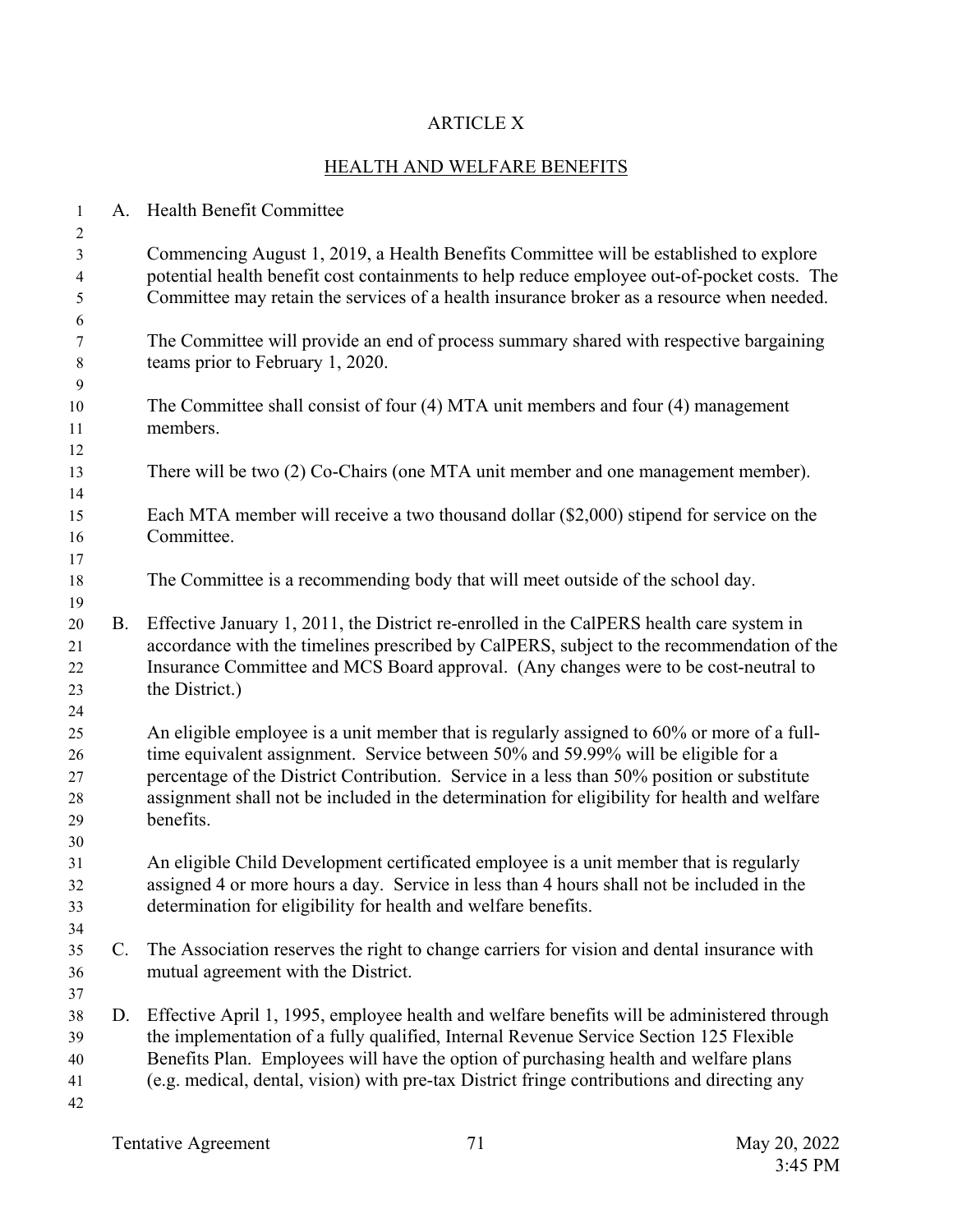| 1  | remaining contribution into a "qualified benefit" as defined by Internal Revenue Code                      |
|----|------------------------------------------------------------------------------------------------------------|
| 2  | Section 125. The employee will have the further option of taking any or all of the District's              |
| 3  | fringe benefit contribution as cash, on which federal and state taxes will be calculated as                |
| 4  | applicable.                                                                                                |
| 5  |                                                                                                            |
| 6  | E. 1. Commencing January 1, 2007, the District shall contribute \$150 per month, per eligible              |
| 7  | employee, toward the purchase of a health and welfare package from the District-selected                   |
| 8  | health care provider. In the event the cost of the health and welfare benefit package                      |
| 9  | exceeds the District's contribution, each eligible employee shall be responsible for the                   |
| 10 | additional cost and shall be subject to mandatory monthly deductions to cover the                          |
| 11 | difference between the actual cost of the employee's health and welfare package and the                    |
| 12 | District's contribution. This paragraph shall sunset effective December 31, 2020.                          |
| 13 |                                                                                                            |
| 14 | 2. Effective July 1, 2014, the District shall contribute an additional \$250.00 per month                  |
| 15 | toward benefits for all permanent, temporary, and probationary bargaining unit members.                    |
| 16 | An employee who is otherwise provided basic group medical coverage may opt to have                         |
| 17 | the District pay \$250.00 per month, cash in lieu. Such payment shall be in lieu of medical                |
| 18 | eoverage paid by the District and shall be initiated only following the employee's                         |
| 19 | eertification, on a form prescribed by the District, of alternative coverage. For the 2014-                |
| 20 | 15 school year only, employees will have until August 29, 2014 to submit this                              |
| 21 | eertification retroactive to July 1, 2014. This paragraph shall sunset effective December                  |
| 22 | 31,2020.                                                                                                   |
| 23 |                                                                                                            |
| 24 | $\frac{3}{2}$ . 1. Effective January 1, 2022 2023, the District shall contribute up to seven hundred eight |
| 25 | hundred dollars $(*700 $800)$ per month for full time unit members toward the purchase of                  |
| 26 | District approved insurance plans. The District contribution shall be prorated pursuant to                 |
| 27 | Paragraph B above.                                                                                         |
| 28 |                                                                                                            |
| 29 | 4. 2. Effective with the Open Enrollment period for coverage in the 2021 benefit year                      |
| 30 | (January 1 to December 31), each eligible employee shall be required to enroll in the                      |
| 31 | District-selected medical health and welfare program. However, the District shall permit                   |
| 32 | an eligible employee to opt out of the District's medical health and welfare program if the                |
| 33 | eligible employee can provide sufficient proof to the District of other group medical                      |
| 34 | health insurance coverage. The term "other group medical health insurance coverage"                        |
| 35 | shall not include Covered California or a Health Care Sharing Program.                                     |
| 36 |                                                                                                            |
| 37 | 5. 3. An eligible employee who provides certification of other group medical health                        |
| 38 | insurance coverage may opt to have the District pay \$250.00 per month, cash in lieu.                      |
| 39 | Such amount shall be prorated accordingly. Such payment shall be in lieu of medical                        |
| 40 | health and welfare program coverage paid by the District and shall be initiated only                       |
| 41 | following the employee's certification, on a form prescribed by the District, of alternative               |
| 42 | other group medical health insurance coverage. An eligible employee receiving cash in                      |
| 43 | lieu must submit a cash in lieu request annually during open enrollment to renew and                       |
|    | tify used inel health heurefit expresses you don't enoughly The District more and                          |

- 44 certify medical health benefit coverage under a group plan. The District may grant on a 45 case by case basis, extensions to complete the certification process if additional
- increase information is needed to satisfy the requirements. An employee hired on or after July 1,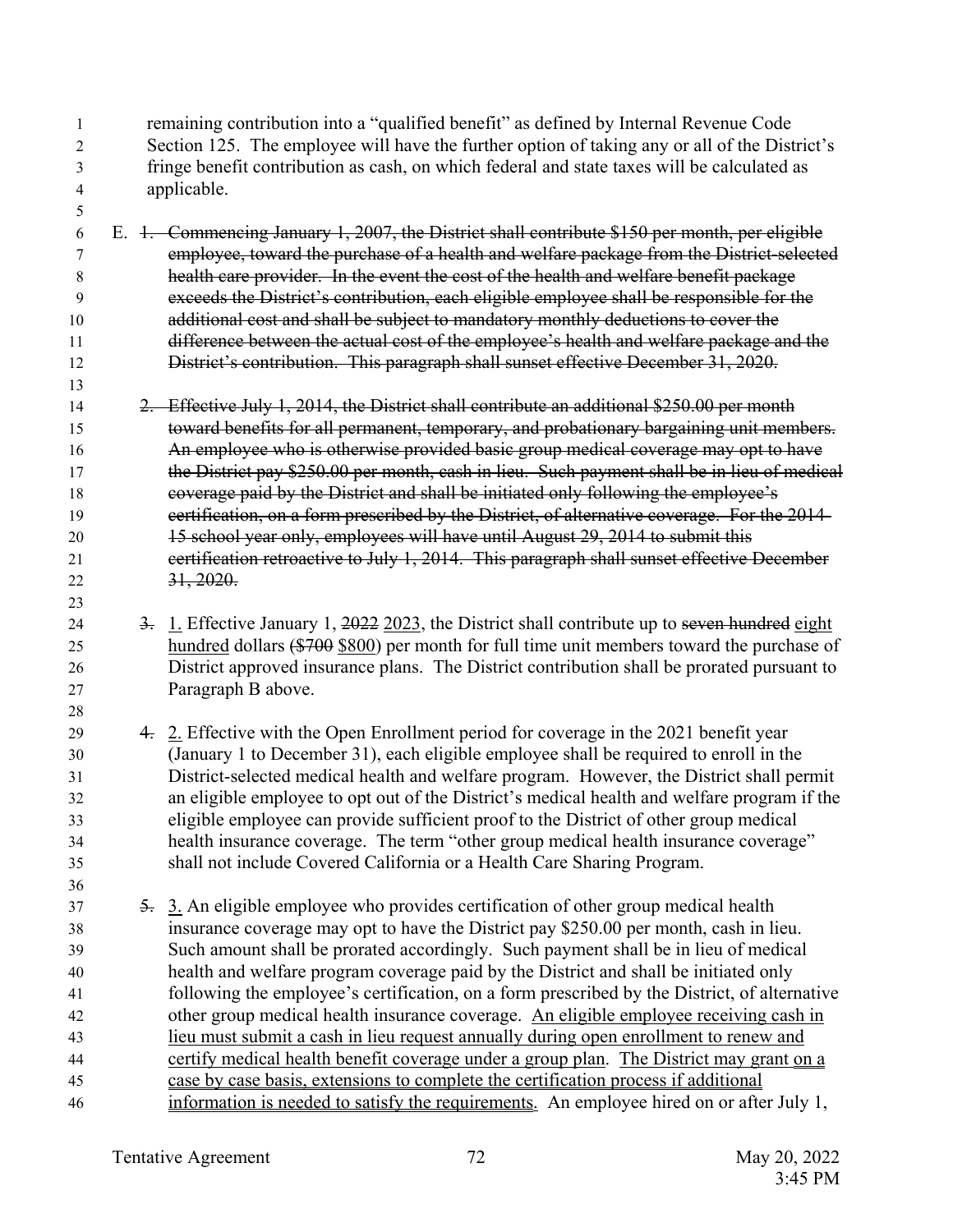| $\mathbf{1}$<br>$\overline{2}$<br>3<br>$\overline{4}$<br>5 |    | 2020 shall not be eligible to receive a cash in lieu benefit. An employee hired before July<br>1, 2020 and who currently is enrolled in District-selected medical health and welfare<br>program has until the end of the Open Enrollment period for coverage in the 2021 benefit<br>year to opt out of the District's medical health and welfare program, and in accordance<br>with this paragraph receive \$250 per month cash in lieu.                   |
|------------------------------------------------------------|----|------------------------------------------------------------------------------------------------------------------------------------------------------------------------------------------------------------------------------------------------------------------------------------------------------------------------------------------------------------------------------------------------------------------------------------------------------------|
| 6<br>7<br>8<br>9<br>10<br>11<br>12                         |    | $\frac{6}{10}$ . The District's contribution amount shall be applied first to Medical, second to dental<br>and third to vision. Dental and vision are optional coverage. In the event the cost of the<br>health and welfare benefit coverage (medical, dental, or vision) exceeds the District's<br>contributions, each eligible employee shall be responsible for the additional cost which<br>shall be made by mandatory monthly deductions.             |
| 13<br>14<br>15                                             |    | 7. 5. Notwithstanding Paragraph E 5, above, an employee hired on or after January 1, 2021,<br>may not opt out of medical coverage if required by the District's healthcare plan provider.                                                                                                                                                                                                                                                                  |
| 16<br>17<br>18<br>19<br>20<br>21                           |    | 8. 6. The District recognizes that Health & Welfare premium rates may change mid-year and<br>will increase the additional contribution to the minimum amount necessary to be<br>compliant with the Affordable Care Act laws based on a calculation of Range 1/Step 1 of<br>Salary Schedule A. The additional cost will be calculated, applied, and recognized<br>towards the amount eligible for the following year's negotiations.                        |
| 22<br>23<br>24<br>25                                       |    | 9. 7. District employees who are married (or domestic partners) may combine monthly<br>health and welfare benefit contributions to purchase a family coverage plan in a District<br>approved medical health and welfare program.                                                                                                                                                                                                                           |
| 26<br>27<br>28<br>29<br>30<br>31                           |    | 10. 8. Effective January 1, 2021, the District shall pay for whole group term life insurance<br>with a benefit of \$50,000 to employees as part of the employee benefit package. The<br>District shall have the authority to select the insurer for this benefit in consultation with<br>the Association. The Association agrees that this benefit shall resolve any dispute,<br>including a claim for back pay related to prior contributions by members. |
| 32<br>33                                                   | F. | Open enrollment period shall be scheduled as determined by the District's insurance<br>provider within the calendar year.                                                                                                                                                                                                                                                                                                                                  |
| 34<br>35<br>36                                             | G. | Effective January 1, 2011, the following will comprise the medical insurance program:                                                                                                                                                                                                                                                                                                                                                                      |
| 37<br>38                                                   |    | The following are criteria for administering the program:                                                                                                                                                                                                                                                                                                                                                                                                  |
| 39<br>40<br>41<br>42                                       |    | 1. Active employees must retire in a Modesto City Schools' health plan to be eligible<br>for coverage.<br>2. Retired employees who leave MCS' health program may return only during open<br>enrollment.                                                                                                                                                                                                                                                    |
| 43<br>44                                                   |    | 3. Early retirees, retirees >65 without Medicare, and retirees with Medicare, shall be<br>included in the program.                                                                                                                                                                                                                                                                                                                                         |
| 45<br>46                                                   |    | 4. Early retirees and retirees without Medicare will be charged the same rate as the<br>active employees.                                                                                                                                                                                                                                                                                                                                                  |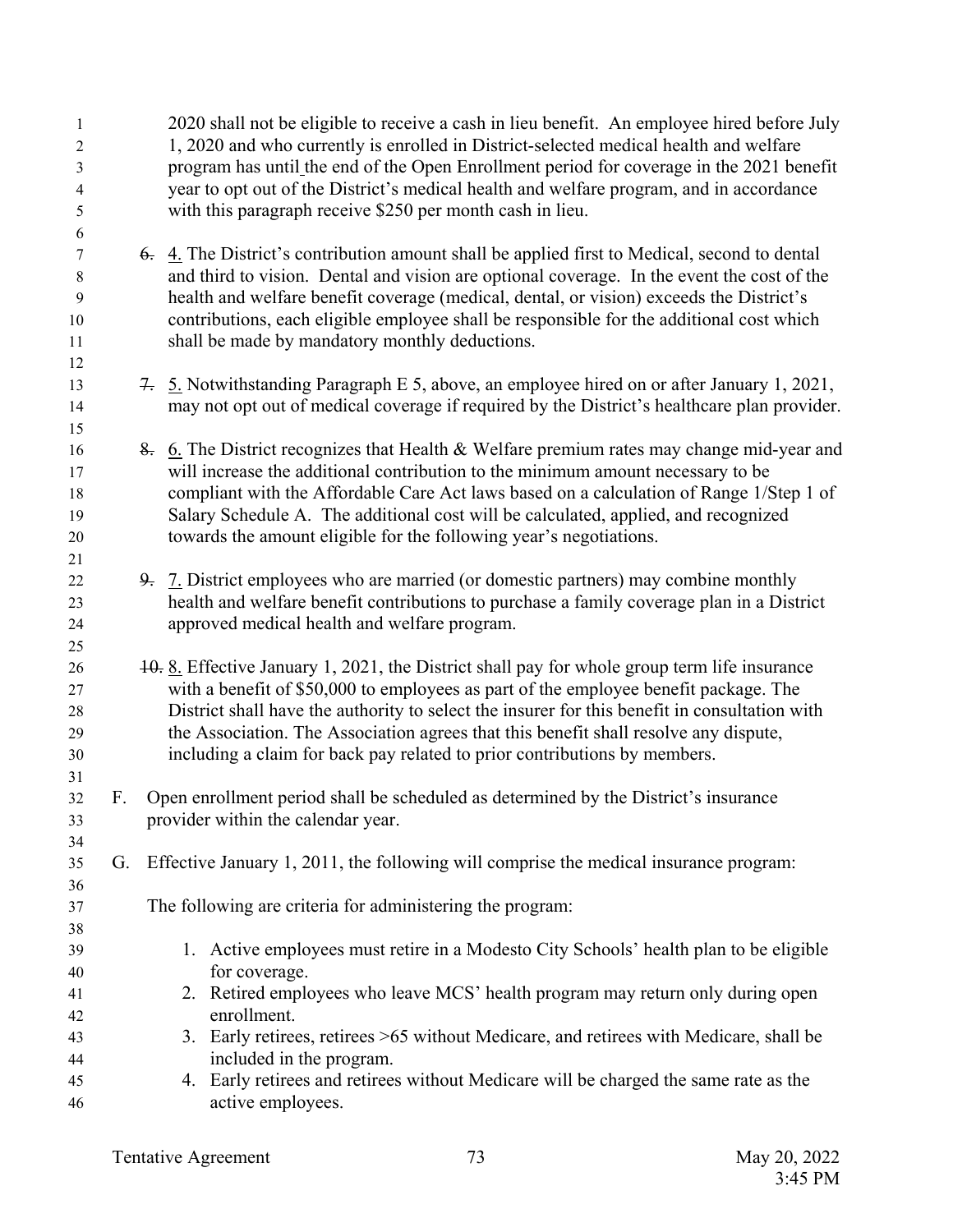| $\mathbf{1}$<br>2                |                               |                                                                                                                                                                                                                                                              | 5. Retired employees' spouses with coverage at the time of death shall have the right<br>to continue coverage for his/her life at their own expense.                                                                                                                                                                                                                                                     |
|----------------------------------|-------------------------------|--------------------------------------------------------------------------------------------------------------------------------------------------------------------------------------------------------------------------------------------------------------|----------------------------------------------------------------------------------------------------------------------------------------------------------------------------------------------------------------------------------------------------------------------------------------------------------------------------------------------------------------------------------------------------------|
| 3                                | <b>Retired Teachers</b><br>Н. |                                                                                                                                                                                                                                                              |                                                                                                                                                                                                                                                                                                                                                                                                          |
| $\overline{4}$<br>5              |                               |                                                                                                                                                                                                                                                              |                                                                                                                                                                                                                                                                                                                                                                                                          |
| 6<br>7<br>8<br>9<br>10           |                               | 1.                                                                                                                                                                                                                                                           | As of July 1, 2020 2022, the District's funding of the MTA Medical Benefits Trust in<br>the current year shall be based on $.30\%$ $.50\%$ of the certificated salaries (unrestricted<br>resources only (1000-1999) excludes object code 1300-1399 (certificated<br>management) and benefits) as calculated on the unaudited actuals for the prior fiscal<br>year. The funding shall be paid as follows: |
| 11<br>12<br>13<br>14<br>15<br>16 |                               |                                                                                                                                                                                                                                                              | October $31st$<br>Jul-Sep quarterly payment<br>January 31st<br>Oct-Dec quarterly payment<br>April 30 <sup>th</sup><br>Jan-Mar quarterly payment<br>Apr-Jun quarterly payment<br>July $31st$                                                                                                                                                                                                              |
| 17<br>18<br>19                   |                               | 2.                                                                                                                                                                                                                                                           | Each year, a list of retiree participant names will be provided to MTA for review to<br>ensure that only former MTA members are included in the retiree participant pool.                                                                                                                                                                                                                                |
| 20<br>21<br>22<br>23             |                               | 3.                                                                                                                                                                                                                                                           | The District shall continue current plan for reimbursement of medical premium with<br>retirees and MTA Medical Benefits Trust. This plan may be changed by mutual<br>agreement.                                                                                                                                                                                                                          |
| 24<br>25<br>26                   |                               |                                                                                                                                                                                                                                                              | The following payment schedule for any remaining funds currently contributed to the<br><b>MTA Medical Benefits Trust shall be:</b>                                                                                                                                                                                                                                                                       |
| 27<br>28<br>29<br>30<br>31       |                               |                                                                                                                                                                                                                                                              | <b>EXAMPLE 19 Jul-Sep quarterly payment</b> Fig. 2.1st<br>- Oct-Dec quarterly payment - January 31 <sup>st</sup><br><b>1944</b> Jan-Mar quarterly payment - April 30 <sup>th</sup><br>- Apr-Jun quarterly payment - July 31 <sup>st</sup>                                                                                                                                                                |
| 32<br>33                         | I.                            | <u> Hourly Employees – Purchase of Health Insurance</u><br>Substitute teacher or hourly employee, including independent study hourly teachers, may<br>purchase health insurance which is covered by the District program in accordance with<br>federal laws: |                                                                                                                                                                                                                                                                                                                                                                                                          |
| 34<br>35<br>36<br>37             |                               |                                                                                                                                                                                                                                                              |                                                                                                                                                                                                                                                                                                                                                                                                          |
| 38<br>39<br>40                   |                               | 1.                                                                                                                                                                                                                                                           | Pre-payment arrangements acceptable to the District Business Office are executed in<br>writing.                                                                                                                                                                                                                                                                                                          |
| 41<br>42<br>43<br>44             |                               | 2.                                                                                                                                                                                                                                                           | Bargaining unit members under contract with the District 20% or more may purchase<br>dental insurance subject to prior arrangements satisfactory to the District Business<br>Office.                                                                                                                                                                                                                     |
| 45<br>46                         |                               | 3.                                                                                                                                                                                                                                                           | If purchasing Modesto City Schools insurance, all Child Development groups shall<br>receive the health and welfare premium contribution referenced in Paragraph E 3 and                                                                                                                                                                                                                                  |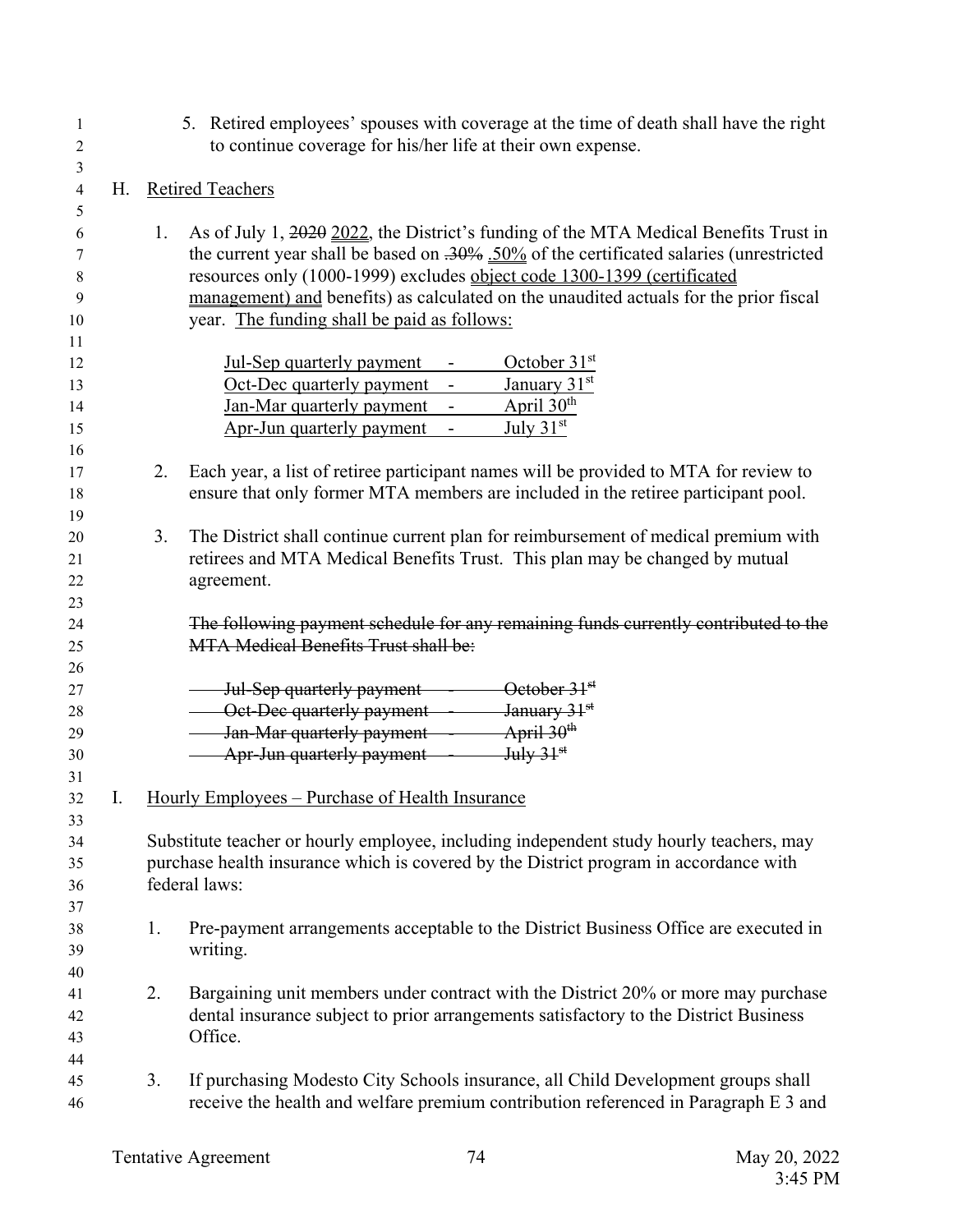1 4 (employees who work 60-100%) and shall be subject to the same requirements set 2 forth in Paragraph E. Service between 25-59% will be eligible for a percentage of the 3 District Contribution.